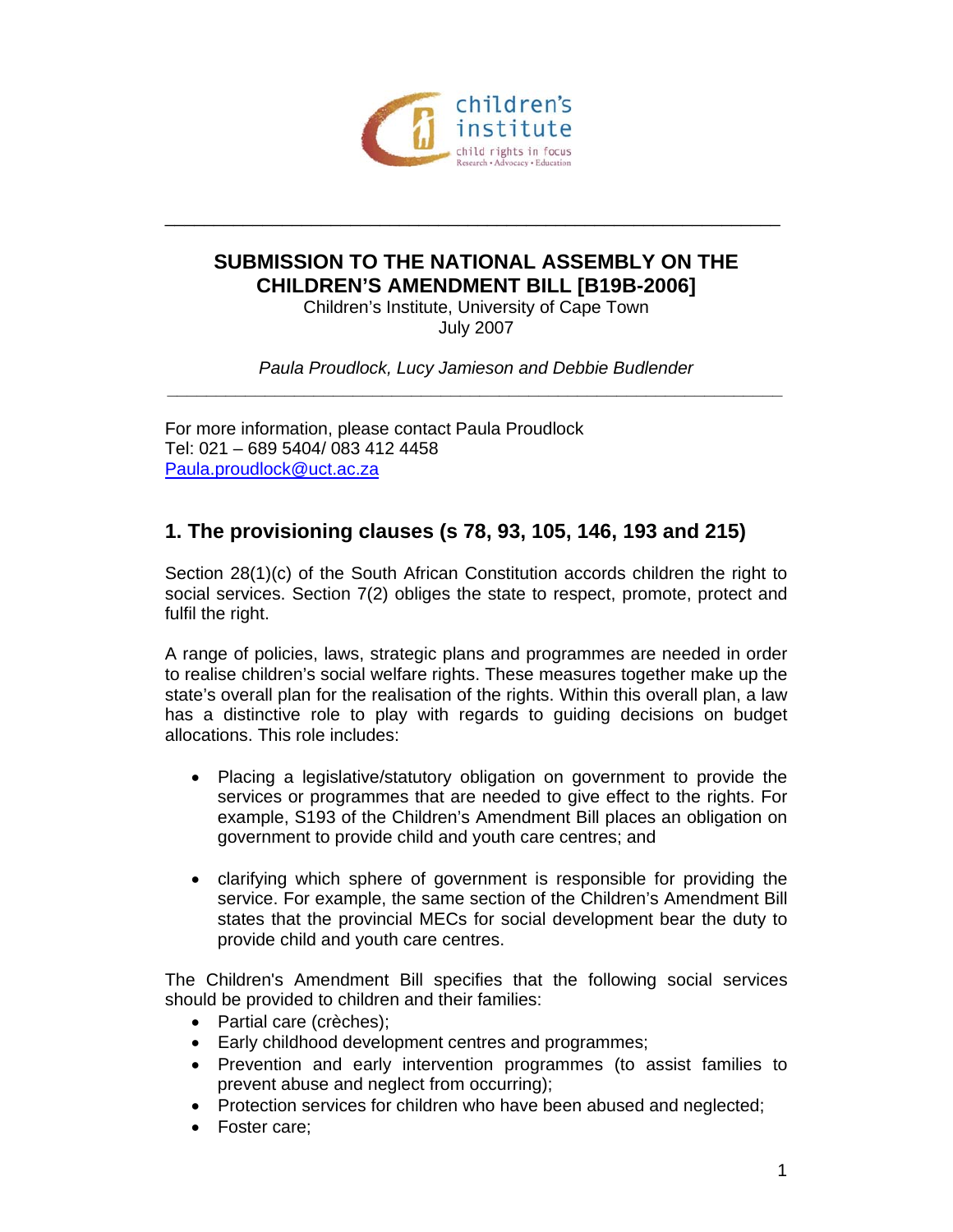- Child and youth care centres (children's homes, places of safety, secure care facilities, schools of industry, reform schools, and shelters for street children); and
- Drop in centres for vulnerable children.

Provinces receive their funding from national treasury via the equitable share. The decision making with regards to how much each province gets vests mainly with National Treasury. National Treasury is bound by s214(2) to consider a range of factors when making these decisions. One of the factors is the obligations imposed on provinces by national legislation [see s 214(2) (h)]. Despite the fact that the Child Care Act currently imposes a number of obligations on the provinces to provide social welfare services to children, these obligations are not explicitly factored into the equitable share. However the obligations borne by the provinces as a result of the National Health Act and the South African Schools Act are explicitly costed into the equitable share. One of these consequences of this is that when provinces receive the lump sum of money from National Treasury for division between the various provincial departments, the provincial departments of social development have a distinct bargaining disadvantage.

The Financial and Fiscal Commission (FCC), a constitutional body mandated to safeguard the factors listed in s 214(2) of the Constitution, has recommended that social welfare services should be included in the equitable share formula. National Treasury agrees that this is a good idea, but has not yet followed up on the advice.

In 2006/07, provinces allocated a total of R60 647m for their Health departments, and R91 995m for their Education Departments, but only R5,289m for Social Development Departments. The Health allocation was thus more than 11 times as large as the Social Development one, while Education was more than 17 times as large. Of the total Social Development amount, only R2 244m was allocated for social welfare services. Within this, only R1 103m was allocated for Child Care and Protection Services.

The Children's Act and Children's Amendment Bill repeat the Child Care Act obligations and impose a number of new obligations on the provinces which will need to be funded via the equitable share. Some of these obligations are phrased in compulsory language (protection services and child and youth care centres) while others are phrased in discretionary language (partial care, ecd, prevention and early intervention, and drop in centres).

The use of discretionary language could result in these services not being provided and funded at all or being provided and funded inadequately. Strong and clear provisioning clauses in the Children's Amendment Bill, coupled with the necessary changes to the equitable share formula in line with s214 (2) ( h) of the Constitution, could help ensure that these services are explicitly costed into the equitable share formula. This should result in more budget being allocated to the provinces.

At the provincial budget decision making level, clear legislative mandates could help the MEC's for Social Development to negotiate a bigger slice of the provincial budget. At a meeting of the Portfolio Committee on Social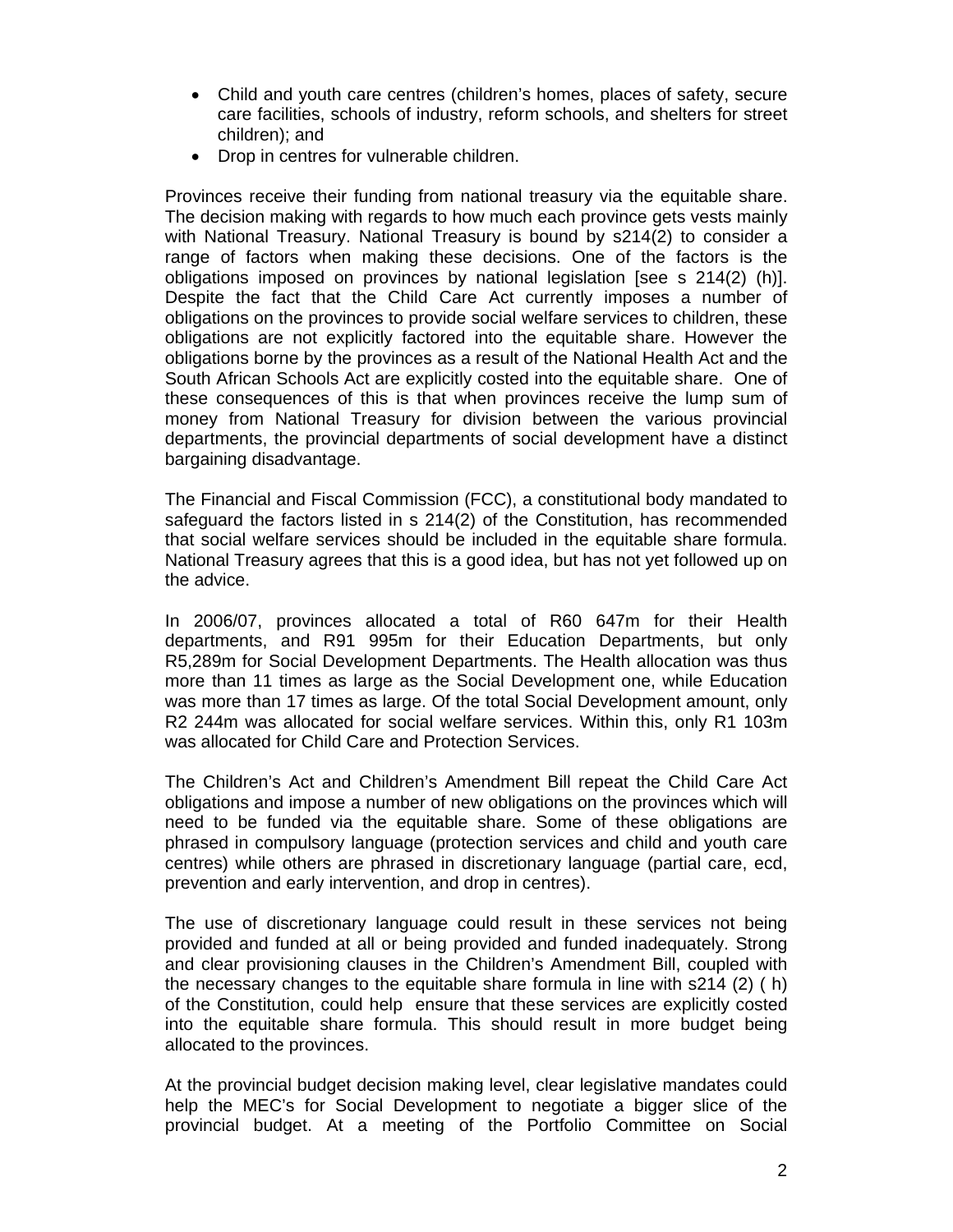Development on 20 June 2007, Musa Mbere (Director for Children, national Department of Social Development) reported that the national had allocated R2,4bn for ECD to provinces, but the provinces used some of these funds for other purposes. If the provinces have clear legislative mandates obliging them to provide ECD services, this kind of problem is less likely to occur.

The Children's Act provides explicit guidance to national treasury and to the provinces with regards to making decisions about how much budget should be allocated for social welfare services for children. Section 4(2) of the Act requires national, provincial and, where relevant, local spheres of government, to take reasonable measures to the maximum extent of their available resources to achieve the realisation of the objects of the Act. This means that national treasury and the provinces need to prioritise the implementation of the Children's Act when they are making decisions about budgets and the allocation of resources.

Recommendation*: Remove the word "may" from sections 78, 93, 146 and 215 and replace with the word "must".* 

## **2. Other policies that will ensure more vulnerable children are reached and at the same time help reduce costs in the long term**

#### **2.1. More vulnerable children will be reached if the Child Support Grant (CSG) is extended to 18**

Extending the CSG to 18 will reduce the demand for the Foster Child Grant (FCG) and give social workers more time to devote to the care and protection of abused children. It will also ensure that orphans and other vulnerable children receive the material assistance they need more easily and speedily.

Statistics South Africa surveys show that:

- more than two-fifths of South Africa's children live in a household where neither parent is employed;
- two-thirds of all children live in poverty; and
- over half of all children live in households with a monthly income of R800 or less.

In short, South Africa's children are bearing a large part of the burden of poverty.

The Children's Bill is a remarkable step forward in the protection of children. It will provide many social services to children, ranging from community-based prevention services for all children, to alternative care in residential facilities for children who have suffered abuse or neglect at home or are on the streets. However, the Children's Bill needs to be supported with changes to the social security system in order to be effective.

The loss of one or more parents makes a child vulnerable, but does not mean that they need statutory protection services. Most poor children who have been orphaned by AIDS are cared for by relatives. Many of these relatives go through a long court process to claim the FCG, not because the child needs protection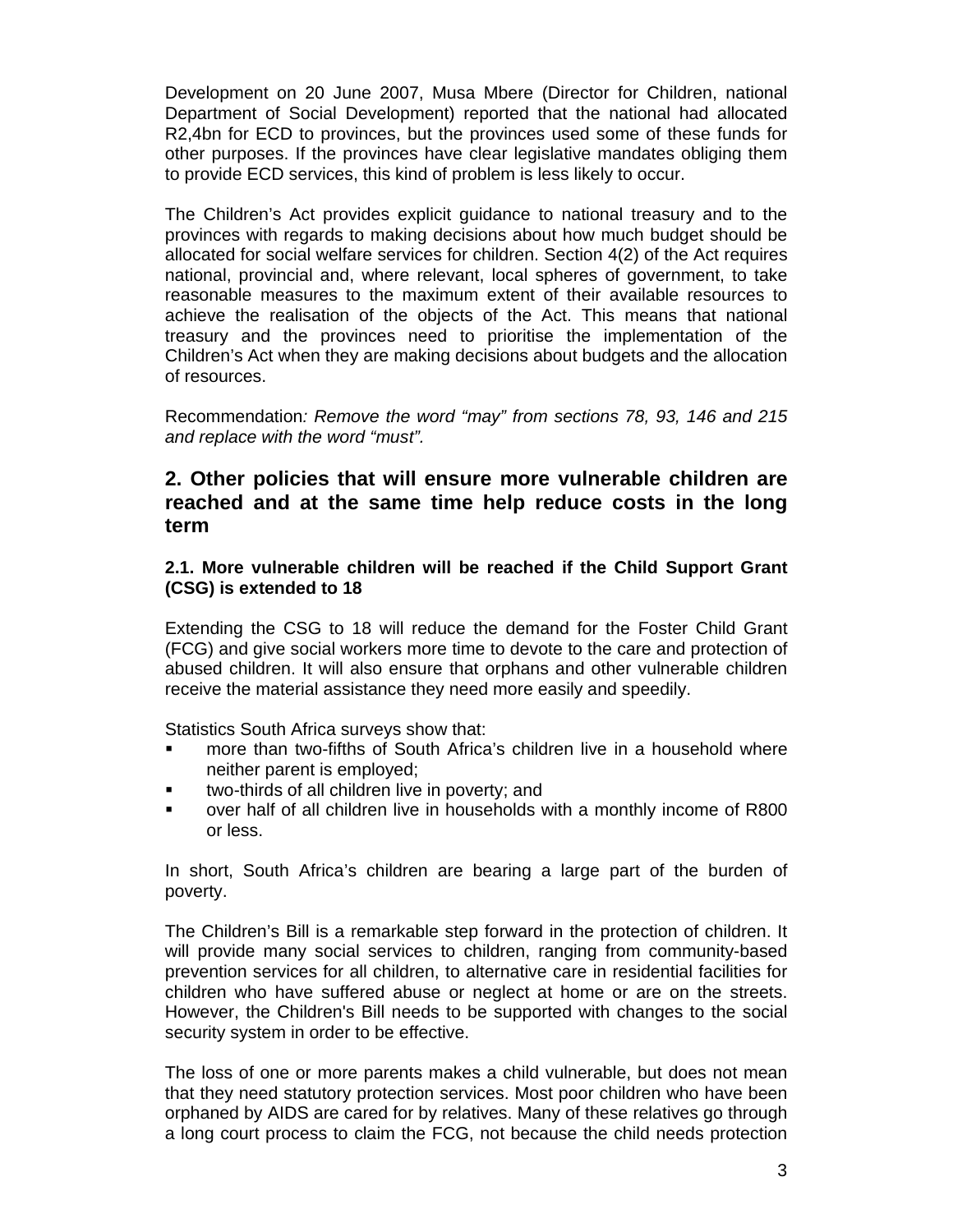services, but because the family is living in poverty and needs a social grant to support the child. As a result, the formal child protection system is being used as a poverty alleviation mechanism, leaving fewer resources to provide support and protection to children who have been seriously abused or neglected.

In May 2000 there were less than 50 000 children in court-ordered foster care. By May 2007 the number had reached 418 608. This means an increase of more than 700% in seven years, and long waiting lists for social work services and court dates. This situation has created a major crisis in the country's child protection services.

To address the crisis, we need to lift the age ceiling of 14 years on the CSG and reduce or eliminate the gap in monetary value between the CSG and the FCG. In addition, the CSG means test must be adjusted as it has not changed since it was introduced in 1998, despite significant inflation. These changes in the CSG would mean that relatives and other caregivers would not have a reason to prefer the FCG. Instead, they would apply for the CSG, which does not require a court order. This would remove the extra, unnecessary burden on the courts and social workers and free them up to help children who have suffered serious cases of abuse. However, it would be important to ensure that there are good prevention and early intervention services in all communities to assist these relatives to provide good care for orphans.

The call for the extension of the CSG to age 18 is supported by all the major networks in civil society, by the majority of ANC branches, by the Human Rights Committee and the UN Committee on the Rights of the Child.

Recommendation: *It is interesting to note that while the age limits for all the other social grants have been set by Parliament in the Social Assistance Act of 2004, the age limit for the Child Support Grant lies within the Minister's discretion via regulations. A question should be raised as to why the age limit for this grant is not being set by Parliament. Parliament can however play a role in influencing the Minister's decision by getting involved in the drafting of the regulations. The Department of Social Development will soon gazette the final regulations to the 2004 Social Assistance Act. These regulations set the age limit for the CSG and give the details of the means test. Parliament could request a briefing on the draft regulations and in particular inquire as to when the age limit for the CSG will be extended.* 

#### **2.2 More prevention of HIV/AIDS and treatment of caregivers with HIV/AIDS will reduce the cost of the Children's Bill in the long term (s146)**

HIV/AIDS is one of the big 'drivers' of the need for services for children. For example, HIV/AIDS hugely increases the need for foster care orders as well as the need for places in children's homes. Overall, about two-thirds of the cost of the FC high scenario reflects services to children orphaned by HIV/AIDS. These costs can be reduced if the government vigorously implements its HIV/AIDS prevention and treatment strategy. For example, if more adults can access antiretrovirals, there will be fewer children with ill caregivers who cannot earn enough to provide for them adequately, and fewer orphans needing placement in care.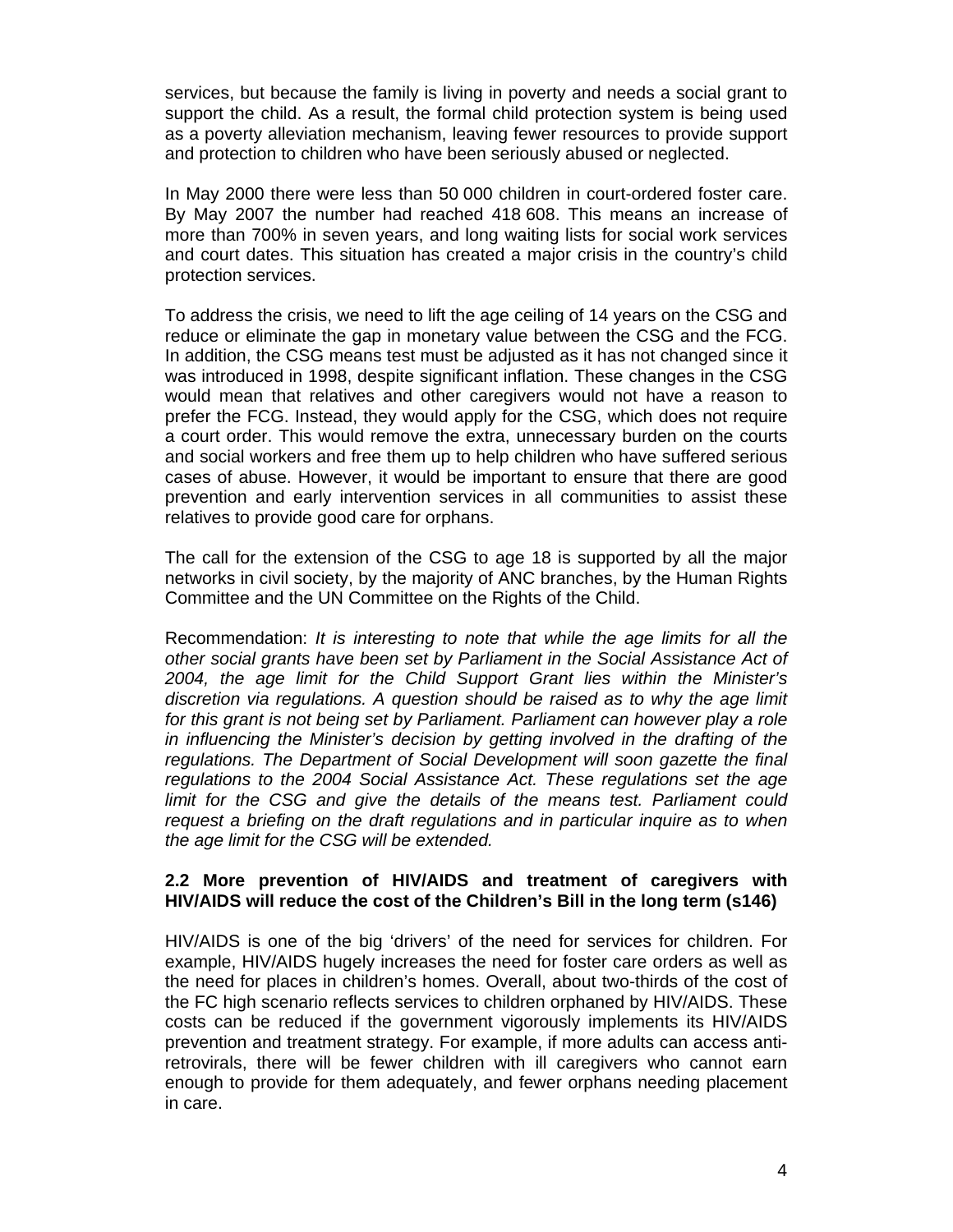Improving access to anti-retrovirals and care and support for HIV-positive parents will reduce the cost of the Children's Bill over time.

Recommendation: *Many NGOs provide programmes aimed at assisting adults and children to access HIV prevention and treatment services. These programmes would largely fall within the ambit of Chapter 8 (Prevention and Early Intervention) and NGOs would access their funding via the provincial departments of Social Development or Health. Strengthening the provisioning clause, s146, in Chapter 8, by replacing the word "may" with "must" would help ensure that there is more funding to allocating to the many NGOs running these programmes.* 

### **3. Some changes to the Bill that will reduce the cost in the long term and realise children's rights more effectively**

#### **3.1 Prevention and early action is better and cheaper than waiting for bad things to happen to children before we take action**

The costing team used a 'good practice' approach to work out the cost of prevention and early intervention services covered in Chapter 8 of the Children's Bill instead of sticking strictly to what the Bill says. As a result, the costing allocated much more money to these services than is currently spent on them. For example, the costing says that R644m should be spent on prevention services in 2005/06 under the FC high scenario, and R4 800m (R4, 8 billion) on early intervention services. By 2010/11, these amounts increase to R1 178m (R1, 2 billion) for prevention services and R8 667m (R8, 7 billion) for early intervention services. Emphasising these services may seem to add more money to the total cost than is necessary. But the relatively small amounts of extra money will soon lead to much bigger savings in costs of other services by reducing the number of children in need, and thus the 'demand'. Changing the Bill by strengthening the chapter dealing with prevention and early intervention services will therefore add small-ish costs in the short run that will soon result in savings – and a better situation for children.

Recommendation:

*The Bill needs to be changed to place more emphasis on prevention and early intervention services.* 

*We recommend that s144 (2) is amended as follows:* 

*(2) Prevention and early intervention services or programmes may include -* 

*(a) assisting families to obtain the basic necessities of life and to access government services and grants;*

*(b) empowering families to obtain such necessities and access government services and grants for themselves; and*

*(c) providing families in desperate need with the basic necessities of life including food, clothing, and shelter.*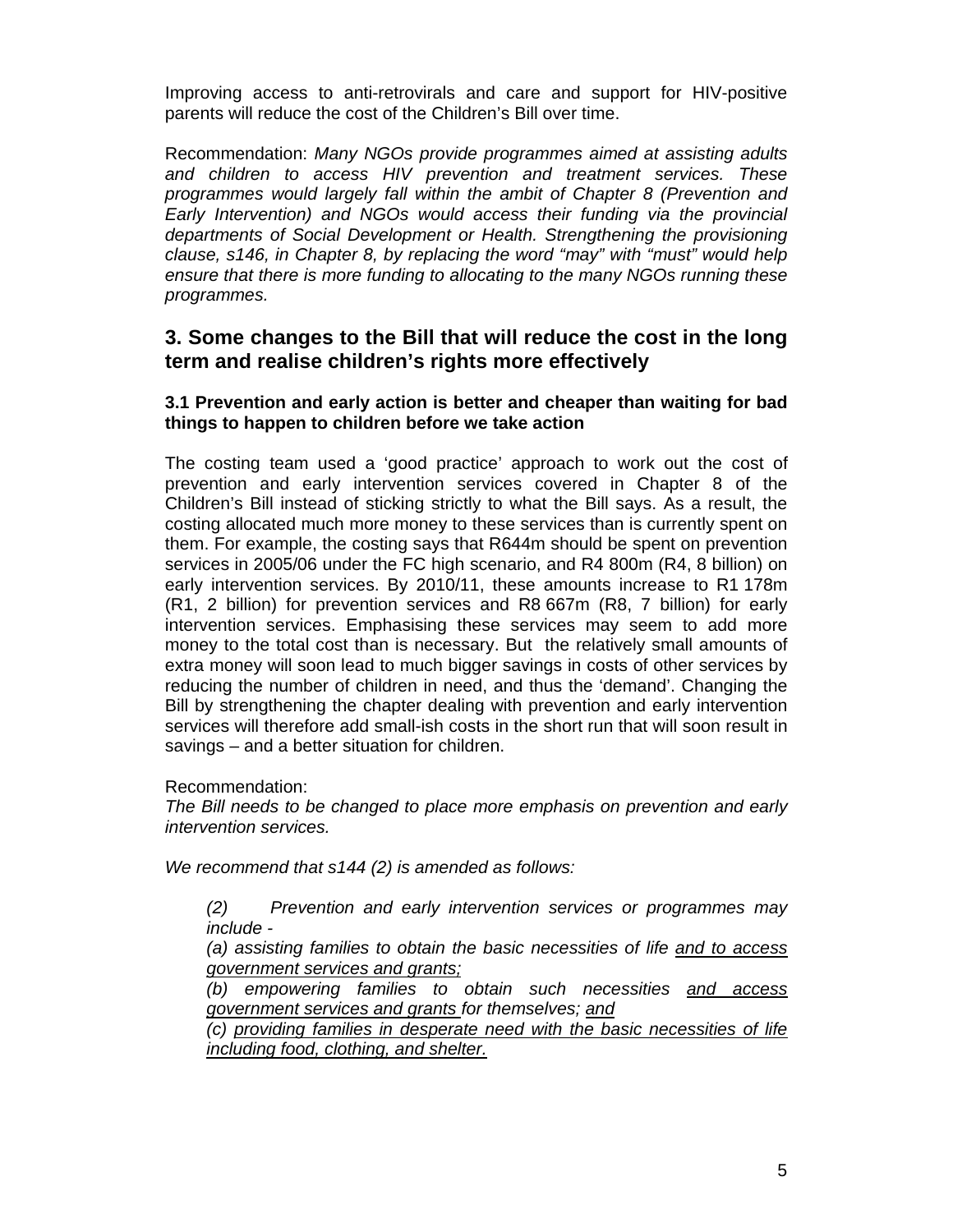#### **3.2 Civil society organisations are essential to address service delivery backlogs and ongoing need**

At present there are many non-governmental organisations (NGOs), faith-based organisations (FBOs) and community-based organisations (CBOs) that are providing services for children. In fact, civil society provides the majority of the services for vulnerable children. If these organisations were not there to help, the government would need to provide all the services on its own. Some of the services – such as foster care placements – are services that the government is obliged to provide by law. Other services – such as prevention and early intervention – are not yet required by a specific law, but are required by the Bill of Rights and are necessary for the well-being of the children of the country. The government's obligation to ensure these services are provided will increase when the Children's Bill becomes law.

In some cases the government gives a subsidy to the organisations that provide services on its behalf. In many cases it does not give a subsidy. Even where the government provides funding to the organisations, at present it only covers a portion of the cost. Organisations are forced to spend time and energy looking for funding elsewhere. They are also often forced to pay their workers much lower salaries than people doing similar jobs in government. They often struggle to retain their workers because the funding from the government is not guaranteed and predictable. When organisations fail to retain staff, the quality of the service to children deteriorates, for instance when a child's case is passed on from one staff member to the next.

Cornerstone calculated the costs of services that can be provided by either government or other organisations using the full cost of the services if government delivers the service itself. It did the calculations in this way because government cannot expect civil society organisations to deliver the services with less funding then government itself needs to provide the same service. If the government continues to provide only partial subsidies to NGOs, FBOs and CBOs, it will be weakening the services and support systems that can help to address the service delivery backlogs and provide for children's needs. In the end it will be the children who suffer because the services will either not be provided at all or will be of a poor quality, including long waiting periods.

Recommendation: *Government should cover the cost of delivering services provided for in the Bill. The Bill should say that where these services are delivered by NGOs, government should provide the NGOs with full cost funding. Organisations must also have certainty about funding for beyond the period of a single year.* 

#### **3.3 Using a range of professionals and para-professionals instead of relying only on social workers will help tackle backlogs and save costs**  (**s 81, 82, 97, 110, 141, 186 and 220)**

The Children's Bill that was tabled before the NCOP referred mostly to "social workers". It did not acknowledge that there are different types of indigenous (home-grown) social service professionals and para-professionals who can (and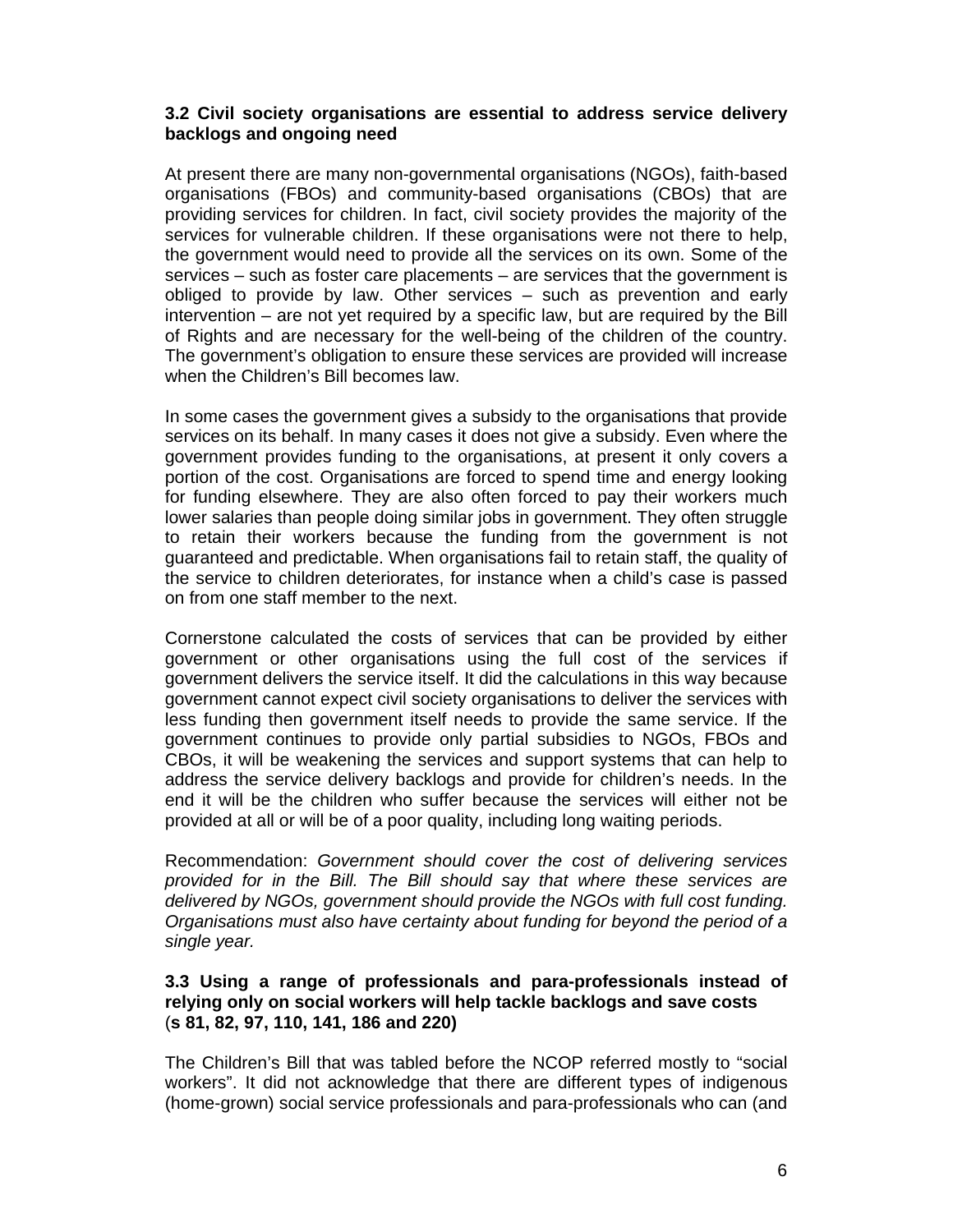already do) provide protection, prevention and early intervention services for many vulnerable children in a cost-effective manner.

Placing too much emphasis on social workers is not sensible. Firstly, we simply don't have enough social workers in the country. Social workers should therefore be reserved for the tasks for which they are really needed and for which their skills are appropriate. The other social service professionals and para-professionals can do many of the other tasks just as effectively – and sometimes more appropriately – than social workers because the tasks match their training and experience.

In particular, we already have 6 000 child and youth care workers who are providing prevention, protection and alternative care services to children. Many of these workers come from the communities they work in. This helps them provide a good service that is responsive to the local community. Auxiliary child and youth care workers are much less expensive than social workers, take a much shorter time to train and can be trained on the job. They are much less likely to emigrate than social workers as their skills are most appropriate for South Africa. Finally, by expanding the numbers of these home-grown workers we get the added benefit of providing employment to young people in the poorest areas.

The Department of Social Development and the NCOP have amended the Bill and, where possible, replaced references to social workers with the term "social service professionals". The Children's Act defines a social service professional to include a probation officer, development worker, child and youth care worker, youth worker, social auxiliary worker and social security worker who are registered in terms of the Social Service Professions Act of 1978.

The amendments in sections 81, 82, 97, 110, 141, 186 and 220 may reduce the total cost of implementing the Bill as these other categories of workers are less expensive than social workers.

Recommendation*: We support these amendments by the NCOP as they will help reduce costs and also ensure that a range of social service professionals can be used to deliver appropriate and community-based services to vulnerable children.* 

#### **3.4 Replacing two-yearly court review of foster care orders with a simpler, cheaper administrative process for children in low-risk placements will reduce costs and promote permanency for children (s186)**

The Children's Bill tabled in the NCOP specified that the children's courts must review all foster care placements every two years. The costing team calculated that the cost to the Department of Justice of reviewing these orders is R531m in 2005/06 under the FC high scenario. This equals 24% of the total cost of the Bill for the Department of Justice in 2005/06. And the cost almost doubles over the period 2005/06 to 2010/11.

As discussed above, this cost in time and money is unnecessary where there is no sign of danger to the child. Court review is, for example, not appropriate for many children placed in the long-term care of relatives, including many placed